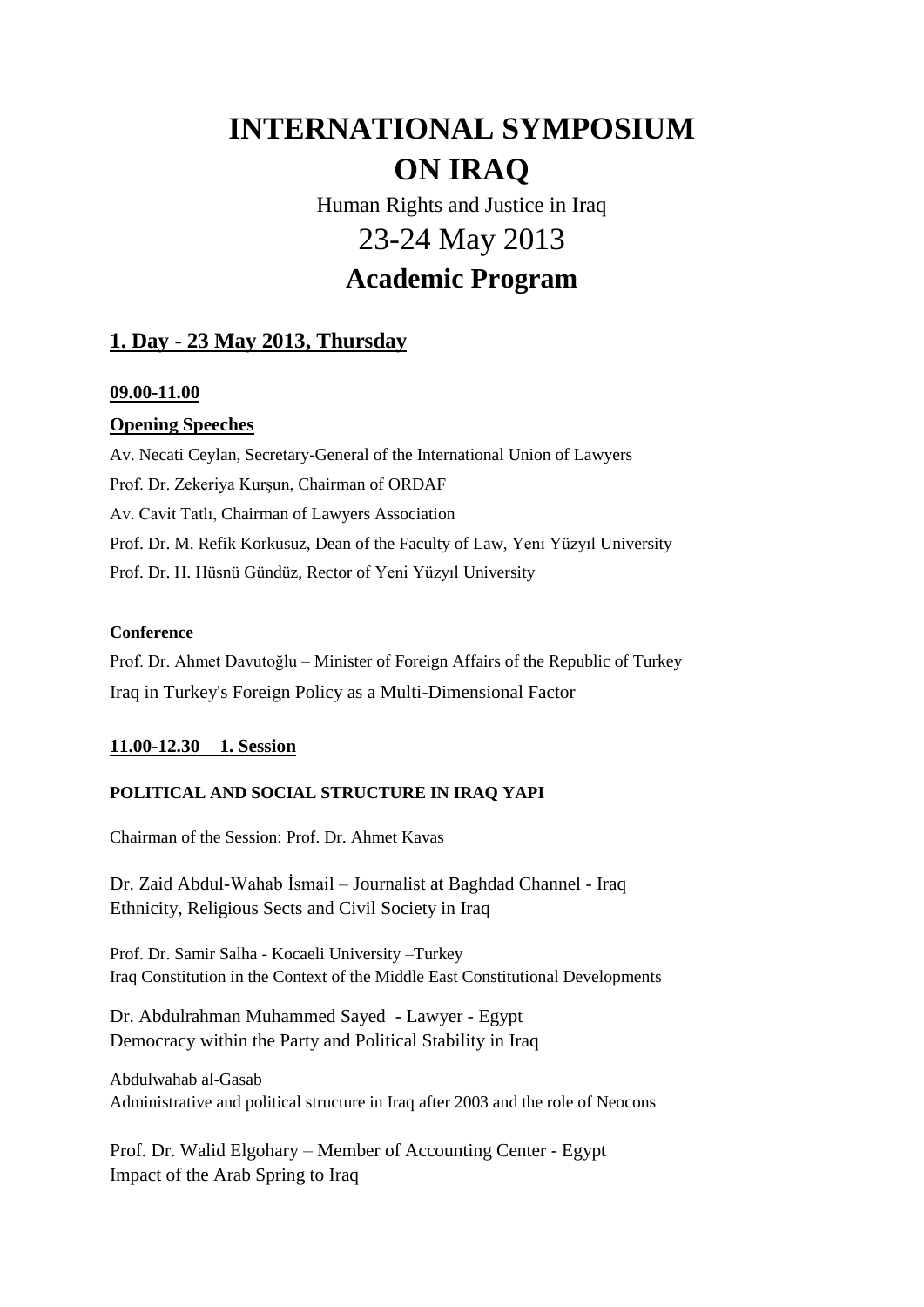Question - Answer (10 min.)

#### **12.30-14.00 Lunch Break**

#### **14.00-15.30 2. Session**

Chairman of the Session: Prof. Dr. Emrah Cengiz

#### **HUMAN RIGHTS AND HUMAN RIGHTS VIOLATIONS IN IRAQ**

Dr. Mohammed Al-Daini - Former Member of Parliament and Activist - Iraq Unlawful practices set forth for political purposes

Prof. Dr. May Abdullah- Lebanon University - Lebanon Media and Human Rights in Iraq

Dr. Sabah Yaseen – Alsharg Alawsat University – Jordan Condition of Iraqi Media in New Repressive Regime

Khaled Alizzi – Human Rights Association – Iraq The harsh attitude of Iraqi government against demonstrations: Huveyce Massacre Case

Dr. Abd El Hamid Mohammed Abd El Hamid – Beni Suef University – Egypt War Crimes in Iraq

Question - Answer (10 min.)

#### 15.30 – 15.45 **Coffee Break**

#### **15.45-17.15 3. Session**

Chairman of the Session: Prof. Dr. Emrullah İşler

#### **COMPARISON OF HUMAN RIGHTS IN IRAQ WITH TEXTS OF INTERNATIONAL LAW**

Dr. Abdulhameed Majeed Ismael – Istanbul University – Turkey Attitude of National and International Organizations against Human Rights Violations in Iraq

Dr. Tarek Chindeb – Lawyer – Lebanon The Role of the International Criminal Court on Human Rights Violations in Iraq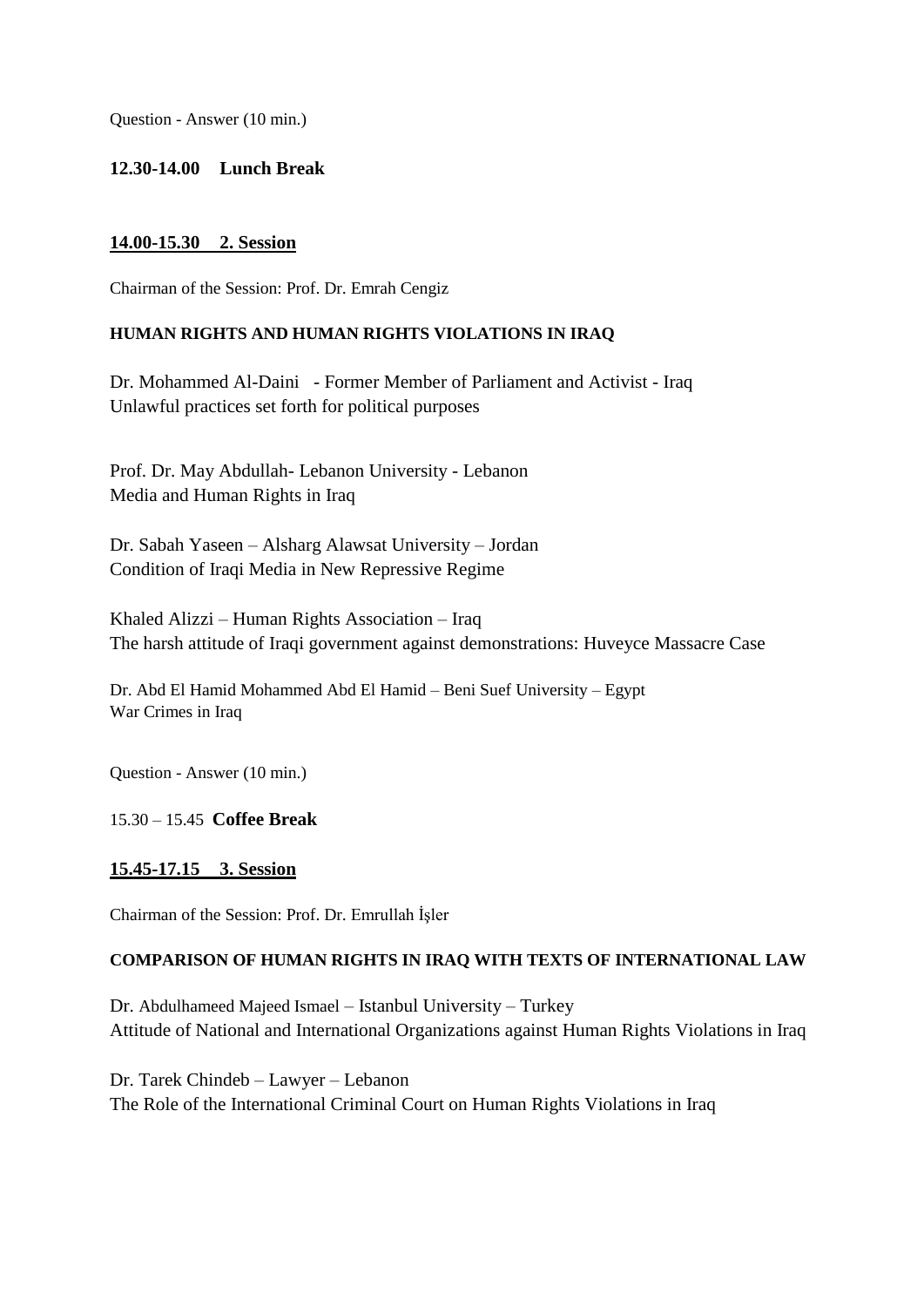Vedud Fevzi Şemsuddin –Lawyer - Iraq The Role of the International Criminal Court and International Law for the Judgement of Human Rights Crimes

Prof. Dr. Peter Shirlow – Queen's University – Ireland Internal and External Factors in the Occurrence of the Iraqi Crisis

Prof. Dr. İbrahim Kaya – Istanbul University – Turkey International Law and Justice in Iraq War

Questions - Answers (10 min.)

### **2. Day - 24 May 2013**

#### **09.30 – 10.20 Conference**

Dr. Tarık Hashimi – Vice President of the Republic of Iraq Iraq Before and after the occupation in National and International Context

#### **10.20-12.00 1. Session**

Chairman of the Session: Prof. Dr. Serdar Bedii Omay

#### **ANALYSIS OF FREEDOM OF BELIEF IN THE FRAME OF HUMAN RIGHTS IN IRAQ**

Prof. Dr. İsmail Bamarni – Dahok University - Iraq Positive Effects of Religious Institutions against Violations of Rights in Iraq

Sabah Barkho –Historian – Iraq Human Rights Violations against Christians in Iraq

Prof. Dr. Muhammed Ayyash El Kubaisy Program of ethnic cleansing against Sunnis in Iraq

Dr. Aveen Khaled Abdurrahman - Dahok University - Iraq Comparing of Freedom of Religion and Practice in the Iraqi Constitution with the Universal Law

Abdulwahab Ahmed Al-Samarrai Opression against of Sunni Civil Society Organisations in Iraq

Questions - Answers (10 min.)

#### **12.00-14.30 Lunch Break**